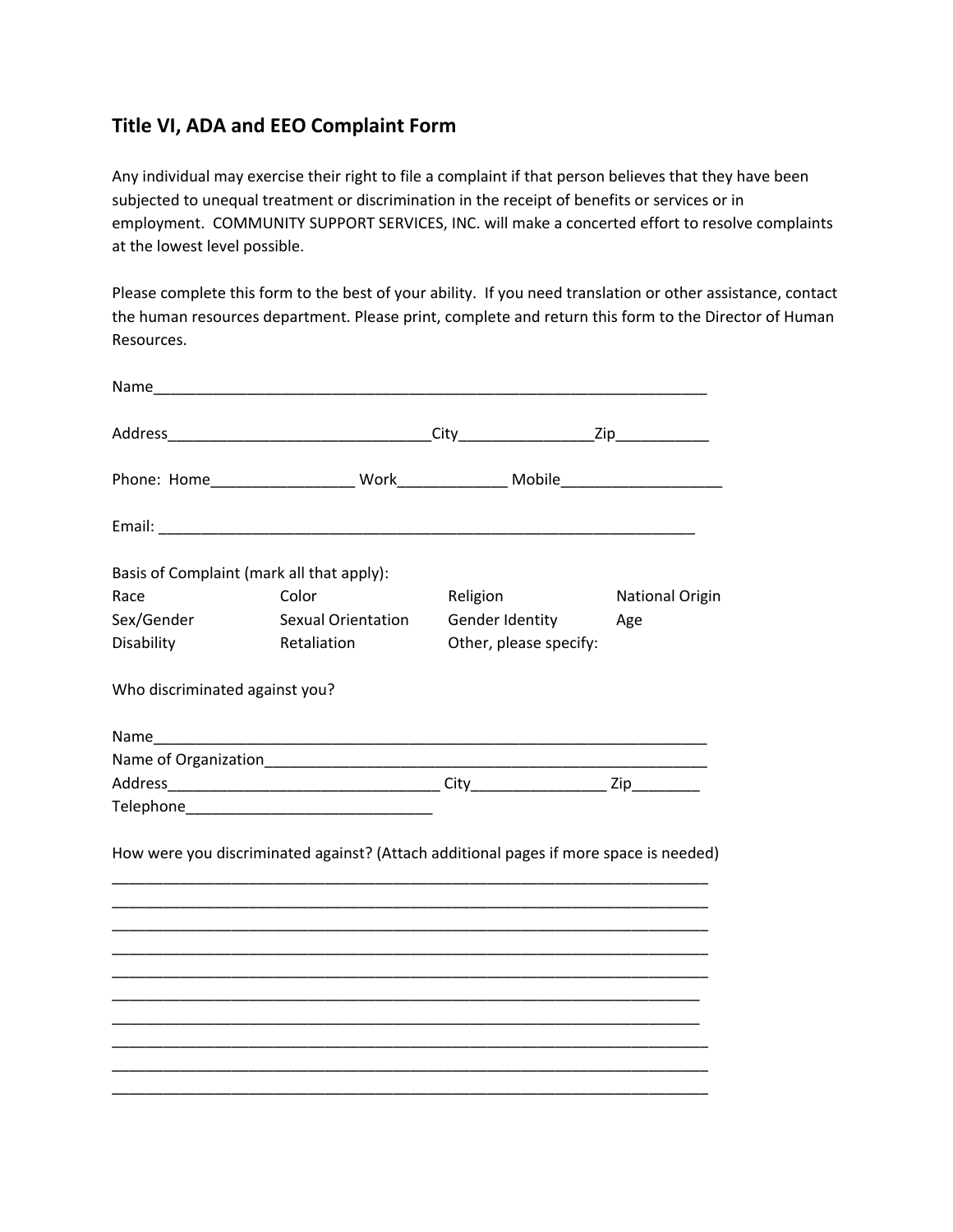Where did the discrimination occur?

Dates and times discrimination occurred?

Were there any other witnesses to the discrimination?

Name Organization/Title Work Telephone Home Telephone

Name Organization/Title Work Telephone Home Telephone

How would you like to see this situation resolved?

Have you filed your complaint, grievance, or lawsuit with any other agency or court?

| Who                              | When             |
|----------------------------------|------------------|
| Status (pending, resolved, etc.) | Result, if known |